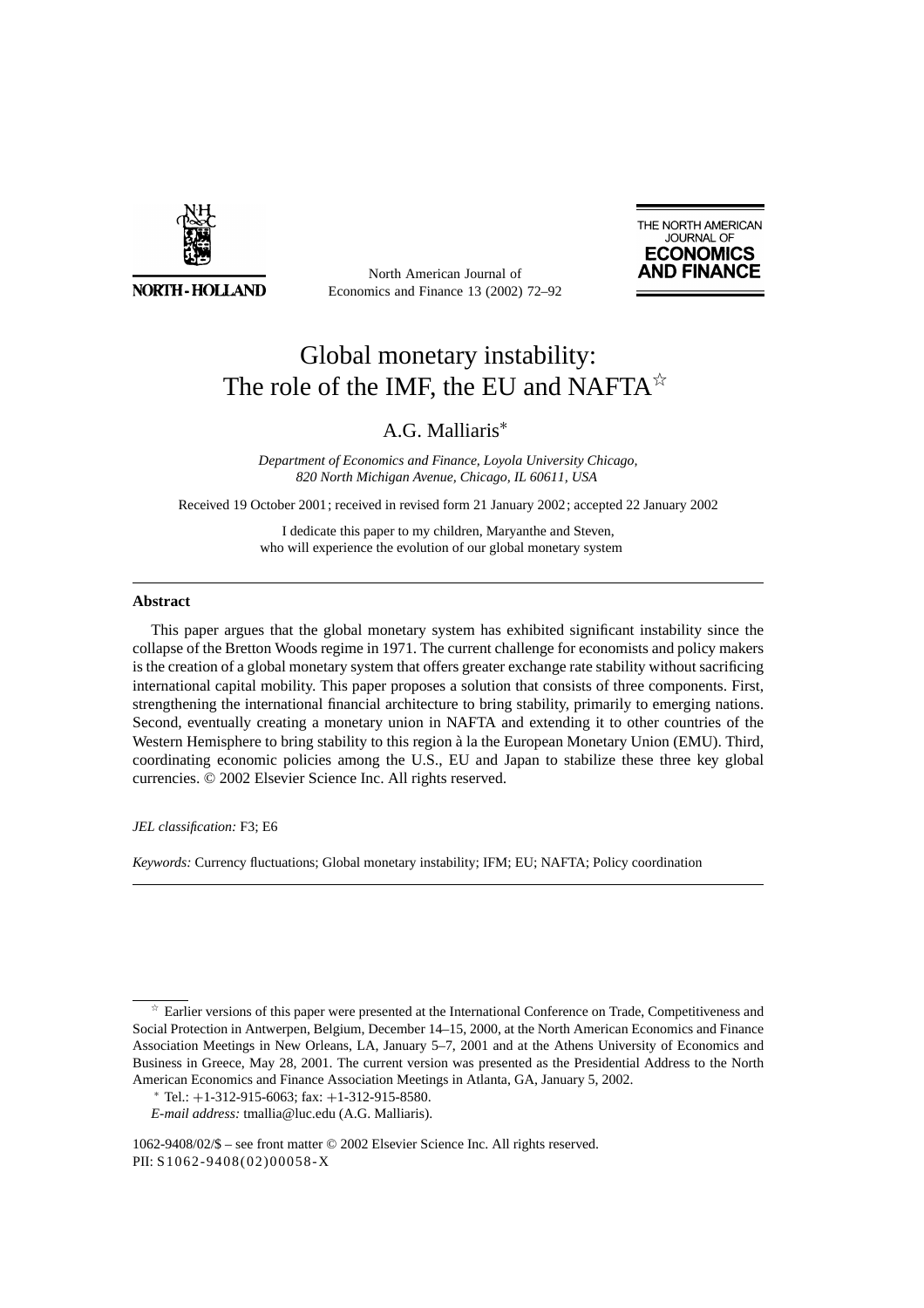#### **1. Introduction**

In his Nobel Lecture, Professor Robert Mundell (2000) argues that although the 20th century began with a highly stable global monetary system in the form of the gold standard, it ended with dysfunctional volatility of exchange rates that frequently caused global monetary crises. Mundell concludes that the global monetary system with which the 20th century closed was inferior to that with which it began. Thus, the challenge to economists and policy makers today is to design a system that offers greater exchange rate stability and experiences fewer financial crises.

In this paper, we first review the instabilities of the current global monetary system and, second, argue that the system's stability can be improved. Improvements include reform of the international financial architecture and the role of the International Monetary Fund (IMF), greater cooperation within regions and enhanced policy coordination among regions. In Section 2, we review the relevant features of the current global monetary system and define the meaning of instability. In Section 3, we examine the Asian financial crises as an illustration of the difficulties faced by the global monetary system.

The Asian crises have led academics and policy makers to call for a new architecture for the global monetary system. These ideas are discussed in Section 4. Then, in Section 5, we review the experiences of the European Monetary System (EMS) and European Monetary Union (EMU) with an eye to lessons for monetary cooperation in the Western Hemisphere.

These considerations suggest a three-part reform program anchored by a stronger, more resilient international financial architecture, designed to ensure greater monetary stability generally and among emerging nations in particular. The second component of our proposal seeks to improve regional stability among groups of trading partners. We examine the European experience and argue that it provides a viable model for the U.S. and its trading partners in the Western Hemisphere. The final component addresses the management of monetary and financial relations among the major regional blocs in Europe, the Western Hemisphere, and in Asia, clustered around Japan. These ideas are developed in Sections 6 and 7. Section 8 discusses two possible alternative scenarios focused on Tobin-type taxes or floating exchange rates. Section 9 concludes.

#### **2. The current global monetary system**

The current global monetary system was introduced abruptly on August 15, 1971, when the U.S. chose to discontinue the exchange of dollars for gold with foreign central banks. With the breakdown of the Bretton Woods system of fixed exchange rates, national monetary policies in the U.S. and elsewhere became more focused on domestic issues and exchange rates became flexible. The system has evolved to include a variety of exchange rate arrangements.<sup>1</sup> It includes three primary categories of exchange rate regimes.

The first covers hard pegs such as currency boards, dollarization and currency union. Second, come the soft pegs, such as the conventional fixed exchange rate peg, the crawling peg, the exchange rate band, and the crawling band. Third, comes the floating group, ranging from fully